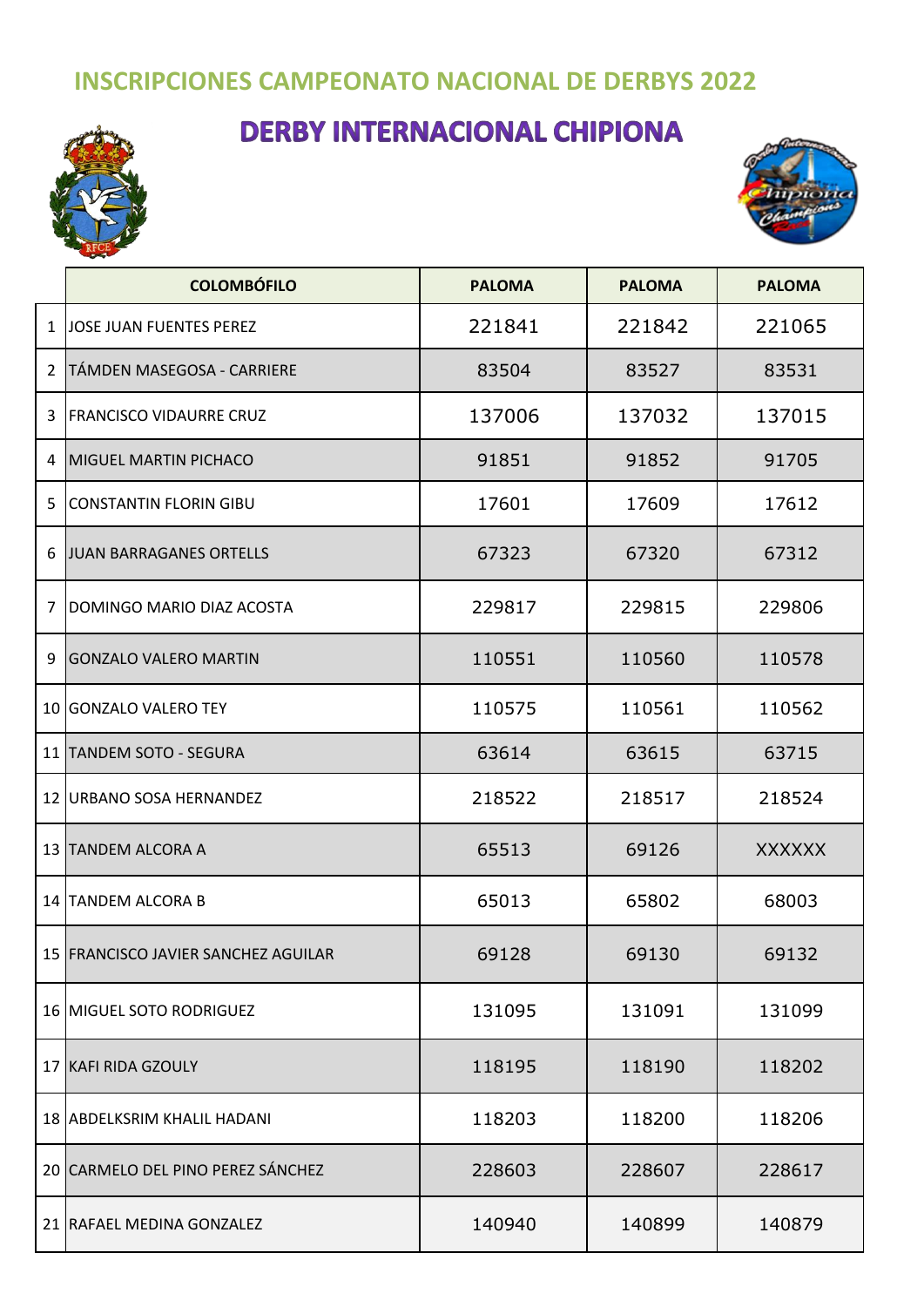| <b>COLOMBÓFILO</b>              | <b>PALOMA</b> | <b>PALOMA</b> | <b>PALOMA</b> |
|---------------------------------|---------------|---------------|---------------|
| 22 PEDRO N GIL HERRERA-PICAZO   | 127905        | 127906        | 127902        |
| 23 TANDEM OTERO                 | 127529        | 127533        | 127539        |
| 24 TANDEM ESTEBAN Y TONY        | 198035        | 198031        | 12305         |
| 25 BERNABE Y SERGIO CABRERA     | 272801        | 272809        | 272825        |
| 26 ANTONIO ROCAMORA ANDREU      | 83002         | 83019         | 741963        |
| 27 CAMELIA CRUCITA              | 83004         | 741956        | 741959        |
| 28 ANDREI BELEI                 | 68707         | 68710         | 68711         |
| 29 LOS ITALIANOS                | 137606        | 137607        | 137608        |
| 30 CARLOS AROUNI JABER          | 253737        | 253747        | <b>XXXXXX</b> |
| 31 TANDEM ROQUE NUBLO           | 252978        | 252996        | 252998        |
| 32 JOSE ZARZO ANTEQUERA         | 73216         | 73218         | 73219         |
| 33 TANDEM TORTOSA VENY          | 64820         | 176902        | 176909        |
| 34 ISIDRO SUAREZ HERNANDEZ      | 254030        | 254031        | 254032        |
| 35   WENCESLAO SUAREZ HERNANDEZ | 254039        | 254040        | 254046        |
| 36   TOMAS MONTIEL LUIS         | 221012        | 221015        | 221044        |
| 37 MANUEL BAILÉN CAÑIZARES      | 82316         | 82310         | 82309         |
| 38 ICAL PAPA A PUNTO TEAM       | 149523        | 155254        | 155256        |
| <b>39 DERBY EL TORCAL</b>       | 139302        | 139303        | 139307        |
| 41 ANTONIO LOZANO COLOMINA      | 82005         | 82031         | <b>XXXXXX</b> |
| 42 RAFAEL MEDINA GONZALEZ       | 140879        | 140887        | 140899        |
| 43 ERNEST DUCH OLIVER           | 294404        | 294409        | 294410        |
| 44 FERNANDO MASIP MOYA          | 109255        | 109256        | 109257        |
| 45 JOSE PERTOSO RIVERO          | 108121        | 108123        | 108124        |
| 46 JUAN NARVAEZ RAMIREZ         | 49801         | <b>XXXXXX</b> | <b>XXXXXX</b> |
| 47 MIGUEL ALEGRE SILVA          | 111901        | 111902        | 111903        |
| 48 FRANCISCO CARRANZA ARTEAGA   | 111001        | 111004        | 111005        |
| 49 JOSE CERQUERA GOMEZ          | 112521        | 112522        | 112523        |